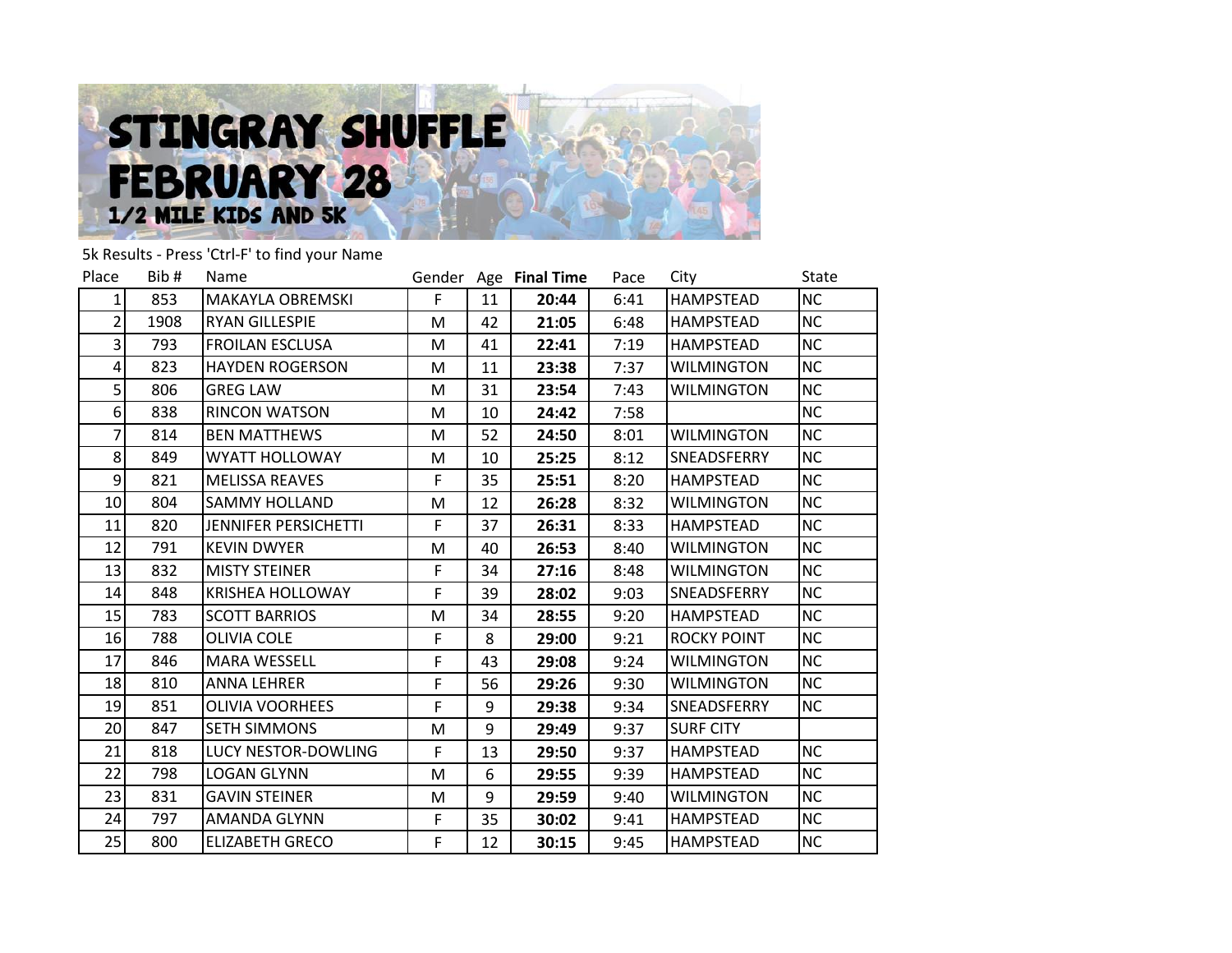| 26              | 835 | <b>ANGIE WEST</b>        | F           | 36 | 30:21 | 9:47  | <b>WILMINGTON</b>   | <b>NC</b> |
|-----------------|-----|--------------------------|-------------|----|-------|-------|---------------------|-----------|
| 27              | 781 | <b>COURTNEY ATKINSON</b> | M           | 40 | 30:29 | 9:50  | <b>WILMINGTON</b>   | <b>NC</b> |
| 28              | 836 | <b>GARRETT WEST</b>      | M           | 10 | 30:51 | 9:57  | <b>WILMINGTON</b>   | <b>NC</b> |
| 29              | 803 | <b>BRANDI HOLLAND</b>    | $\mathsf F$ | 42 | 30:55 | 9:58  | <b>WILMINGTON</b>   | <b>NC</b> |
| 30 <sup>°</sup> | 839 | <b>HANNAH WATSON</b>     | F           | 13 | 31:18 | 10:06 |                     | <b>NC</b> |
| 31              | 785 | JAMES BUNTING            | М           | 69 | 31:22 | 10:07 | <b>HAMPSTEAD</b>    | NC        |
| 32              | 796 | <b>JENNIFER GAYFORD</b>  | F           | 45 | 31:30 | 10:10 | <b>HAMPSTEAD</b>    | N.C.      |
| 33              | 855 | POLLY HOLLY              | F           | 44 | 31:38 | 10:12 | <b>HAMPSTEAD</b>    |           |
| 34              | 817 | <b>STEPHANIE MOSS</b>    | F           | 37 | 31:56 | 10:18 | <b>HAMPSTEAD</b>    | NC        |
| 35              | 790 | <b>KELLY DURHAM</b>      | F           | 48 | 32:06 | 10:21 | <b>SWANSBORO</b>    | <b>NC</b> |
| 36              | 816 | <b>BECKY MORTON</b>      | F           | 42 | 32:06 | 10:21 | <b>SWANSBORO</b>    | <b>NC</b> |
| 37              | 825 | <b>EMILY SCHWERY</b>     | F           | 33 | 32:19 | 10:25 | <b>HAMPSTEAD</b>    | <b>NC</b> |
| 38              | 837 | ASHLEY YATES             | F           | 26 | 33:01 | 10:39 | <b>WILMINGTON</b>   | <b>NC</b> |
| 39              | 840 | EMMA GARLAND             | F           | 9  | 33:13 | 10:43 | <b>HAMPSTEAD</b>    | NC        |
| 40              | 827 | <b>MARTY SEVEK</b>       | M           | 74 | 33:33 | 10:49 | <b>HAMPSTEAD</b>    | NC        |
| 41              | 843 | <b>JAELYN JONES</b>      | F           | 8  | 33:39 | 10:51 | <b>HAMPSTEAD</b>    | <b>NC</b> |
| 42              | 784 | <b>LANEY BULLARD</b>     | F           | 8  | 33:41 | 10:52 | <b>BURGAW</b>       | <b>NC</b> |
| 43              | 809 | <b>TURNER LEE</b>        | M           | 7  | 34:03 | 10:59 | <b>WILMINGTON</b>   | <b>NC</b> |
| 44              | 841 | <b>SADIE GARLAND</b>     | F           | 6  | 34:45 | 11:13 | <b>HAMPSTEAD</b>    | <b>NC</b> |
| 45              | 842 | <b>RICKEY GARLAND</b>    | M           | 39 | 34:46 | 11:13 | <b>HAMPSTEAD</b>    | <b>NC</b> |
| 46              | 786 | MELISSA CASTANEDA        | F           | 29 | 35:32 | 11:28 | <b>SURF CITY</b>    | NC        |
| 47              | 792 | DAWN EDWARDS             | F           | 49 | 35:36 | 11:29 | <b>EMERALD ISLE</b> | <b>NC</b> |
| 48              | 801 | <b>CONNOR HINSON</b>     | M           | 8  | 35:40 | 11:30 | <b>HAMPSTEAD</b>    | NC        |
| 49              | 829 | <b>ELIZABETH SMITH</b>   | F           | 51 | 35:41 | 11:31 | <b>CASTLE HAYNE</b> | <b>NC</b> |
| 50              | 852 | <b>HUNTER VOORHEES</b>   | М           | 11 | 35:49 | 11:33 | SNEADSFERRY         | NC        |
| 51              | 795 | <b>JAMES GAYFORD</b>     | M           | 75 | 35:59 | 11:36 | <b>ROCKY POINT</b>  | <b>NC</b> |
| 52              | 794 | <b>CAROLYN GAYFORD</b>   | F           | 72 | 35:59 | 11:36 | <b>ROCKY POINT</b>  | <b>NC</b> |
| 53              | 815 | <b>DEBBIE MATTHEWS</b>   | F           | 50 | 37:13 | 12:00 | <b>WILMINGTON</b>   | NC        |
| 54              | 802 | <b>SHAWN HINSON</b>      | M           | 43 | 38:01 | 12:16 | <b>HAMPSTEAD</b>    | NC        |
| 55              | 844 | <b>MELISSA WILSON</b>    | F           | 35 | 38:45 | 12:30 | <b>BURGAW</b>       | NC        |
| 56              | 830 | <b>EVELYN STEINER</b>    | F           | 8  | 41:26 | 13:22 | <b>WILMINGTON</b>   | <b>NC</b> |
| 57              | 833 | <b>LANA RHODES</b>       | F           | 39 | 41:36 | 13:25 | <b>WILMINGTON</b>   | <b>NC</b> |
| 58              | 854 | <b>BETHANY RHODES</b>    | F           | 8  | 41:36 | 13:25 | HAMPSTEAD           | <b>NC</b> |
| 59              | 811 | <b>AUSTIN LEICHT</b>     | М           | 7  | 42:30 | 13:43 | <b>ROLESVILLE</b>   | NC        |